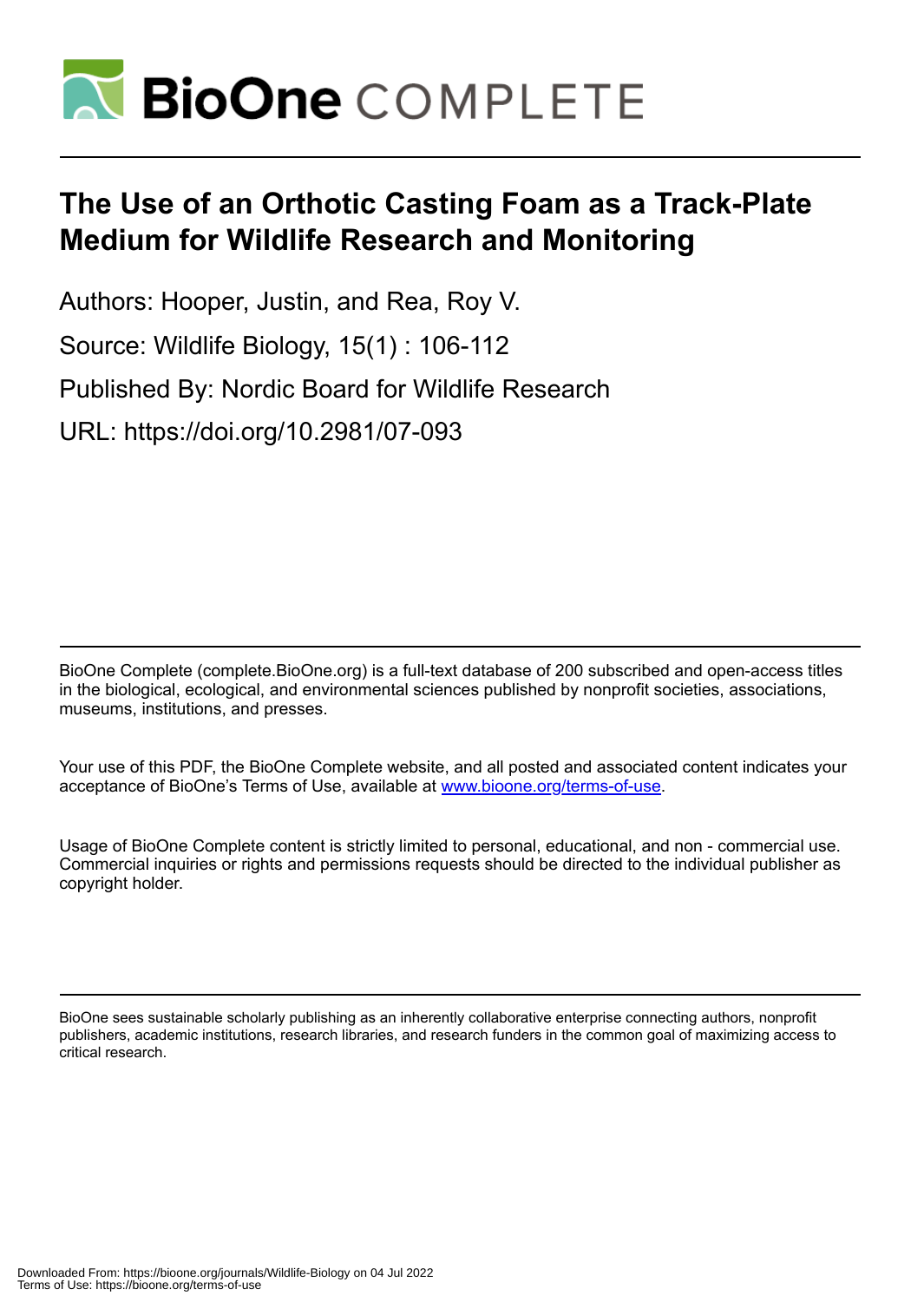## The use of an orthotic casting foam as a track-plate medium for wildlife research and monitoring

#### Justin Hooper & Roy V. Rea

Track plates are an inexpensive, non-intrusive and widely used wildlife monitoring tool. Almost all track-plate media are not suited for use during rainy conditions, because rain or heavy dews can distort tracks or render the medium ineffective for registering further animal visitations. Furthermore, available track-plate media may also produce tracks of varying quality and hard-surfaced media produce inaccurate two-dimensional imprints. We experimented with the utility of using Biofoam™, a phenolic foam used in orthotics, as a track-plate medium. Domestic animals were utilized to produce track imprints on track plates constructed of casting foam, coarse sand, fine sand, very fine sand and sooted aluminum. Resulting tracks were photographed and images were used in a questionnaire which was completed by expert wildlife trackers who rated the quality of the tracks. Tracks in the casting foam are three-dimensional, register claws, clearly depict all pads, accurately record shape and size, and convey very fine anatomical details. Track imprints on the casting foam were rated consistently better by experts than track imprints left on the other media. Field trials demonstrated that the casting foam and tracks in the casting foam can endure lengthy periods of inclement weather conditions in the field without being damaged or distorted. In summary, where three-dimensional, high-quality prints need to be recorded in variable field conditions, we recommend the use and further experimentation with track plates made of casting foam.

Key words: Biofoam<sup>TM</sup>, orthotic foam, track-plate media, track plates, wildlife tracking, wildlife tracks

Justin Hooper, Aleza Lake Research Forest, 3333 University Way, Prince George, British Columbia V2N 4Z9, Canada e-mail: hooperj1@unbc.ca

Roy V. Rea, Natural Resources and Environmental Studies Institute, Ecosystem Science and Management Program, University of Northern British Columbia, 3333 University Way, Prince George, British Columbia V2N 4Z9, Canada e-mail: reav@unbc.ca

Corresponding author: Roy V. Rea

Received 27 November 2007, accepted 20 May 2008

Associate Editor: Anne Loison

Monitoring animal populations is essential to various aspects of wildlife research and management (Engeman 2005). Wildlife sign surveys using track identification allow researchers to obtain animal presence, relative abundance and activity data (Hamm et al. 2003, Engeman 2005). Natural substrates at survey sites are often ineffective at capturing clear tracks (Glen & Dickman 2003), consequently wildlife researchers often import artificial or foreign media to construct track plates. The track plate is an appealing passive data collection method because it is relatively non-intrusive and inexpensive, and because it allows large areas to be surveyed (Hamm et al. 2003, Connors et al. 2005).

Track-plate media have been developed for track stations (Connors et al. 2005). The most commonly usedmaterialsaresandandsootedaluminum(Loukmas et al. 2003, Connors et al. 2005). The sand method consists of smoothing a thin layer of very fine sand directly on the ground or other substrate (Bider 1968). The carbon-soot method consists of using either a kerosene or acetylene gas flame to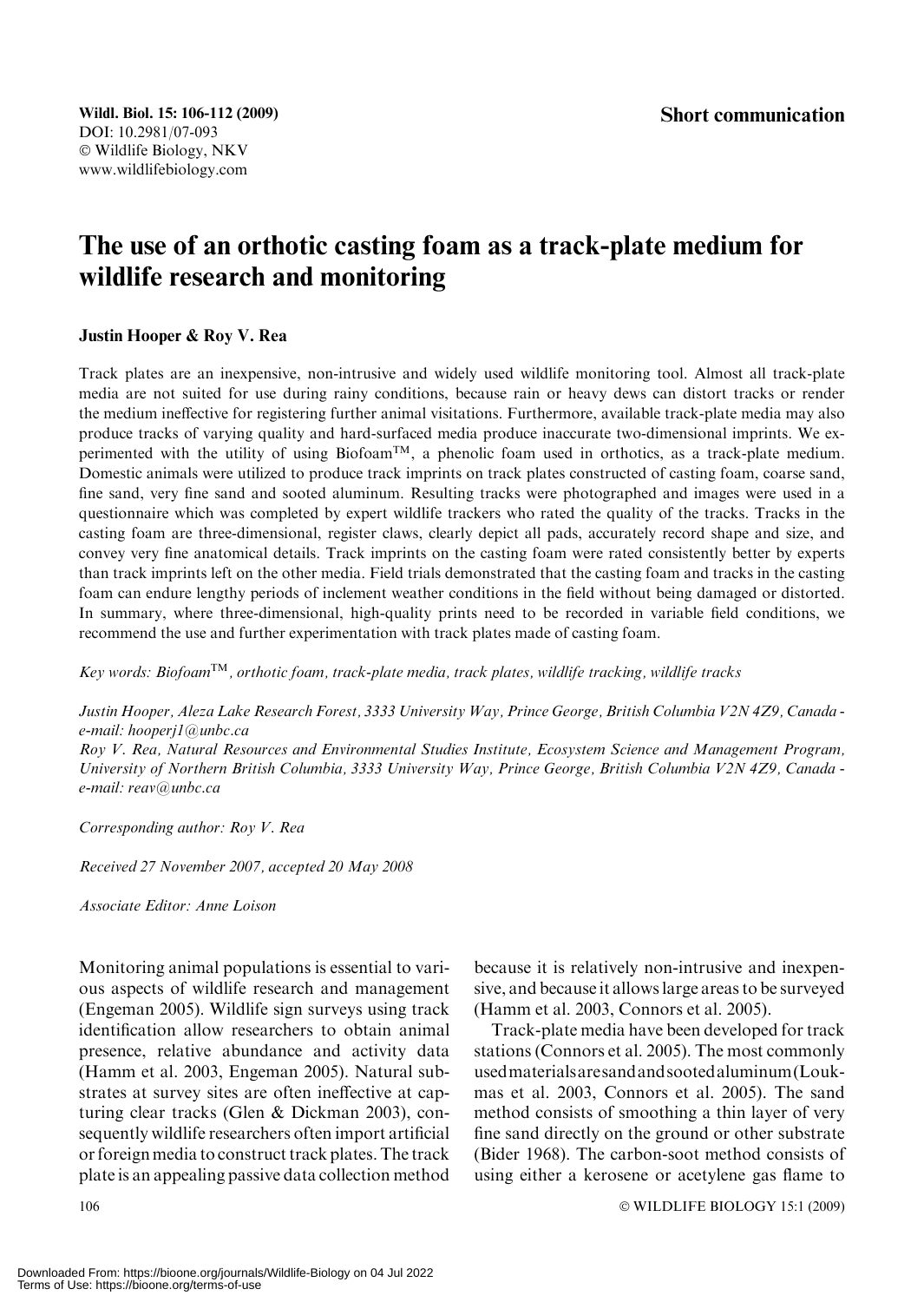uniformly distribute carbon soot over plates of aluminum, tin and galvanized steel (Mayer 1957, Justice 1961, Uresk et al. 2003). Alternative plate covers include talcum powder (Brown 1969), ink (Lord et al. 1970), lime (Linhart & Knowlton 1975), carpenter's chalk (Drennan et al. 1998), grease (Uresk et al. 2003), toner (Belant 2003), a carbon black-mineral oil mixture (Nams & Gillis 2003), and a graphitealcohol-oil mixture applied on acetate sheets (Connors et al. 2005).

A disadvantage of all of the track-plate media outlined above, with the exception of the graphitealcohol-oil mixture, is that rain, heavy dew or even fog can distort tracks and render the tracking medium ineffective (Bider 1968, Linhart & Knowlton 1975, Foresman & Pearson 1998,Mowat et al. 1999, Glen & Dickman 2003, Uresk et al. 2003, Connors et al. 2005). The graphite-oil-mixture is superior in water-resistance to other track-plate media, but is only resistant to moderate rainfall  $\ll$  24 mm/day; Connors et al. 2005). Consequently, deploying track plates in rainy areas or during the wet season usually requires the construction of a rain shelter (e.g. rain cover, box or tunnel; Bider 1968, Elbroch 2003, Loukmas et al. 2003). Rain shelters can be costly (Connors et al. 2005), alter ordinary animal behaviour (Foresman & Pearson 1998, Loukmas et al. 2003, Connors et al. 2005) and/or confine the number of species able to traverse the plate (Loukmas et al. 2003).

Even during optimal conditions, traditional track media produce imprints of varying quality (Glen & Dickman 2003, Uresk et al. 2003). Imprints in sand are often of poor quality (Uresk et al. 2003) and unreliable for species recognition (Glen & Dickman 2003). Carbon-sooted plates are capable of producing high quality tracks, but only under dry conditions (Foresman & Pearson 1998, Elbroch 2003, Loukmas et al. 2003, Uresk et al. 2003). Tracks on carbon-sooted plates and other hard surfaces, however, are only two-dimensional and lack details about the size and shape of the imprint source  $(Taylor & Raphael 1988, Elbroch 2003) making spe$ cies identification difficult (Taylor & Raphael 1988, Belant 2003).

In an effort to develop a water-proof medium which registers high-quality, three-dimensional tracks, we experimented with the utility of BiofoamTM (Smithers Bio-medical Systems, Kent, OH) as a track-plate medium. Biofoam<sup>TM</sup> is a non-toxic (Shults et al. 1988), non-skin irritating (Shults et al. 1989) expanded phenolic plastic manufactured for

 $\odot$  WILDLIFE BIOLOGY 15:1 (2009) 107

taking casts of human feet for orthotic purposes. This material captures detailed and accurate imprints of materials pressed into it as per its intended design which we hypothesized showed promise for use as a wildlife track-plate medium.

## Material and methods

### Lab testing

We tested the utility of Biofoam<sup>TM</sup> as a track-plate medium relative to more traditional forms of track plates including coarse sand, fine sand, very fine sand and sooted aluminum plates. The foam track plates were constructed of standard issue Bio $f$ oam<sup>TM</sup> casting sheets cut with a hack-saw blade into 2-cm thick pieces, which were then mounted to a half-inch plywood plateusing duct tape.Coarse, fine and very fine sand plates were constructed by spreading and leveling sand to a depth of approximately 2 cm over a plywood tray. Following the methodology outlined by Bider (1968), sand was smoothed by lightly raking a bristle brush head covered with plastic over the sand surface. The carbon-soot plate was constructed by applying a uniform layer of carbon soot over a 0.50 cm thick aluminum plate. Soot was applied using an acetylene torch, with the torch tip modified to increase soot output by blocking the air intake holes. Soot application procedures followed the methods used by Uresk et al. (2003). All plates were approximately  $60 \times 90$  cm.

Trials with several domestic animals took place on 23 August and 20 September, 2005, at the Society for the Prevention of Cruelty against Animals (SPCA) animal shelter in Prince George, British Columbia (53°53'02"N, 122°45'57"W), Canada. Our experimental procedure received approval from the Animal Care and Use Committee at the University of Northern British Columbia. Plates were placed within narrow dog running pens and inset into the ground so that the ground and plate surfaces were flush. We used four domestic animal species in our experiment: 1) four dogs weighing  $\sim$  4 kg,  $\sim$  10 kg,  $\sim$  19 kg and  $\sim$  41 kg, 2) three cats weighing  $\sim$  6.5 kg,  $\sim$ 3 kg and  $\sim$ 0.25 kg, 3) a rabbit weighing  $\sim$ 3 kg, and 4) a rat weighing  $\sim$  0.25 kg. The highest quality track on each medium produced by each individual was photographed using a digital camera (6.3 mega pixel Fuji Finepix S6000 fd, Mississauga, ON, Canada) set on the highest resolution and using the automatic macro-photography setting.

Downloaded From: https://bioone.org/journals/Wildlife-Biology on 04 Jul 2022 Terms of Use: https://bioone.org/terms-of-use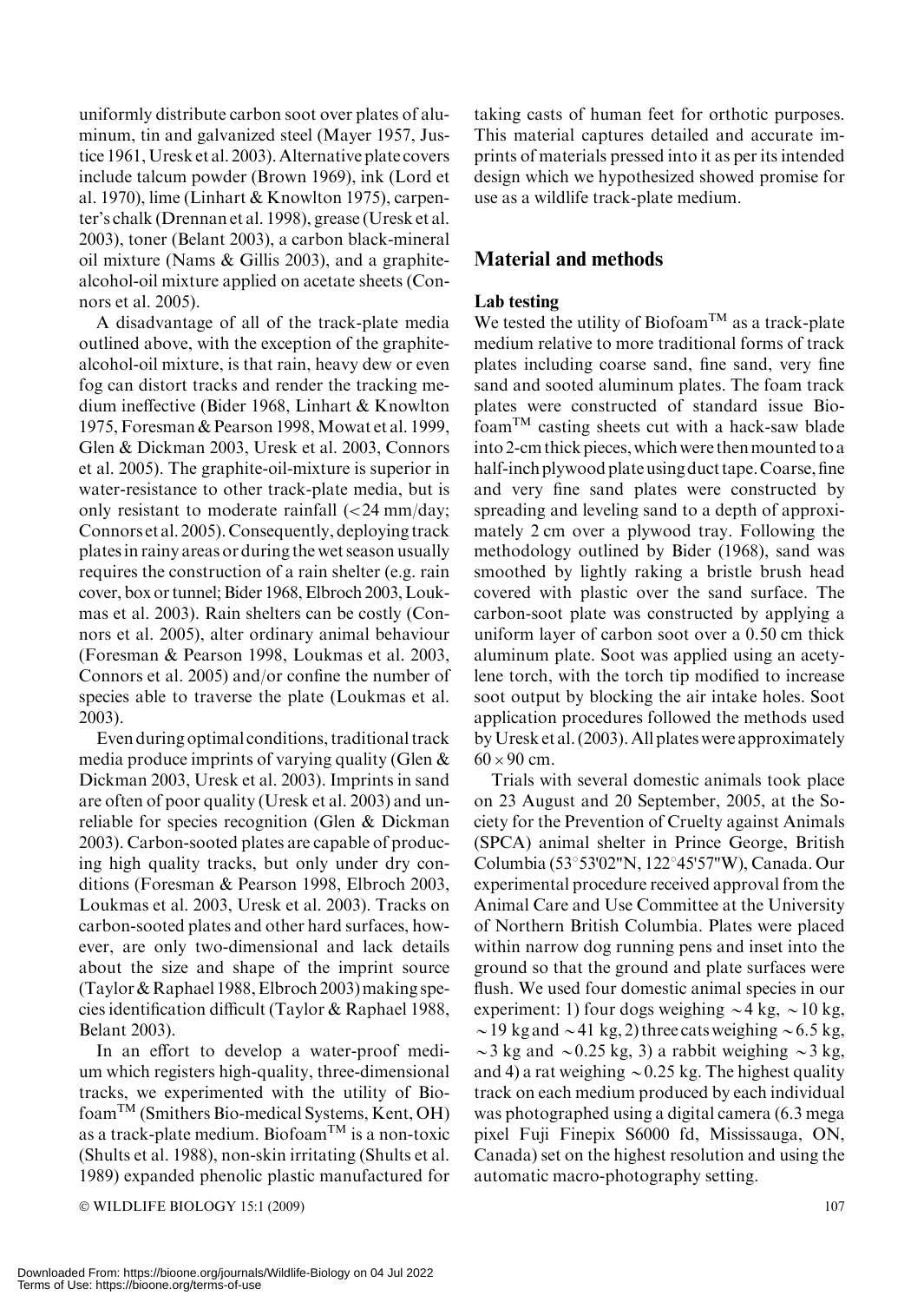#### Animal responses

In an effort to ascertain various animal responses to the foam track plates during the SPCA trials, we videoed the first  $\sim 60$  seconds of each animal's approach to the foam (and other media). Additionally, we transported plates of the casting foam to the Northern Lights Wildlife Shelter in Smithers, British Columbia, Canada, where we positioned plates in a cougar Felis concolor and a black bear Ursus americanus paddock, as well as in a pen with guinea pigs Cavia porcellus and domestic rabbits Oryctolagus cuniculus. Responses of these animals to the foam were each monitored for 20-30 minutes.

#### **Ouestionnaire**

Photographic (still) images from the SPCA trials only were used to develop a questionnaire designed to evaluate the quality of tracks taken by each medium. This questionnaire was approved by the UNBC Ethics Committee and sent to carefully selected participants who had one or both of the following qualifications: 1) had produced published scientific manuscripts or books on wildlife tracking, or 2) had extensive experience in wildlife tracking



Figure 1. Highest rated track imprints for each medium: foam (A), soot (B), very fine sand (C), and coarse sand (D).

(i.e. tracking instructors or trappers). Participants were asked to view an image of plate imprints for all animals on all plate types and judge the quality of the tracks using a Likert scale of 1 (low quality) through 10 (high quality). Participants were encouraged to provide written comments justifying why tracks were rated in a particular manner.

Because experts in this field were difficult to contact and survey, we only obtained responses from five experts. Consequently, we only report descriptive statistics (mean and standard deviations) from our survey results and did not perform significance testing.

#### Field study

To assess various aspects of the performance of the foam track plates under field conditions, we also installed six foam plates mounted on plywood undercarriages on wildlife trails, a fallen log and a beaver dam located in the Aleza Lake Research Forest, British Columbia, Canada (54°05'10"N,  $122^{\circ}02'54'$ , during 3-24 October, 2005. We then collected and analyzed these plates to assess their utility for field use.

#### **Results**

#### Lab testing

We successfully captured images of track impressions from all of the animals trialed at the SPCA in all five media. The images were used to develop a survey that was subsequently sent out to experts for use in comparing the quality of track imprints. Images were arranged so that an easy comparison could be made by the expert in determining which track plate best captured the imprint (Fig. 1).

#### Animal responses

Observations and review of the video footage of animal responses to track-plate media revealed that trialed dogs showed no curiosity towards the media with the exception of the sooted aluminum. All of the dogs stopped and sniffed the sooted plates before crossing over them. Despite the lack of reaction from dogs to the casting foam, a black bear at the Northern Lights Wildlife Shelter left imprints on a foam plate, but did so only after sniffing, scratching and breaking up some of the material.

Two of the three cats tested appeared to be wary of the sinking sensation of the foam plates; they retracted their paws once they began to sink into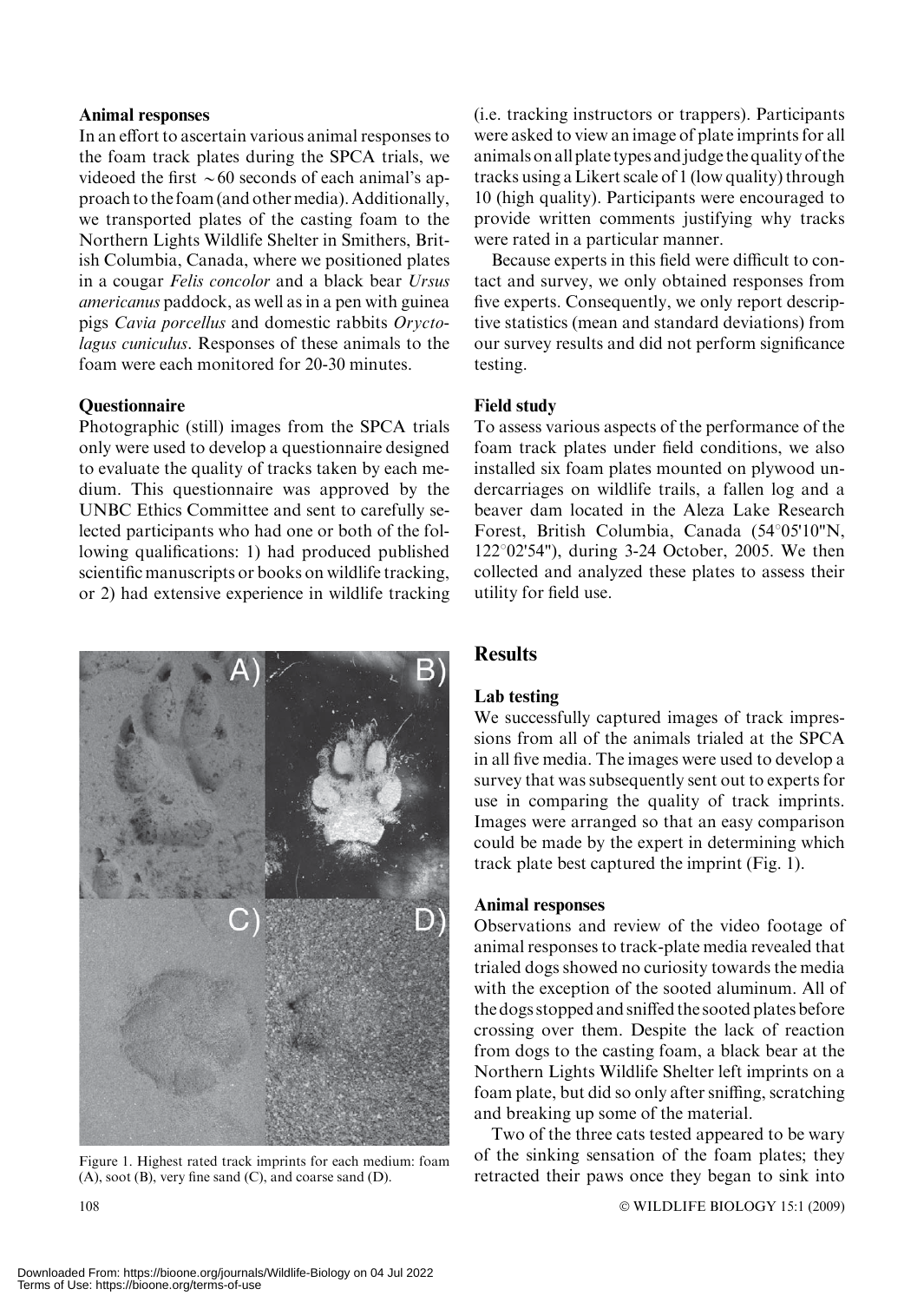| Animal                  | Medium                                       |                |                       |      |                                              |                            |                                             |      |                          |      |
|-------------------------|----------------------------------------------|----------------|-----------------------|------|----------------------------------------------|----------------------------|---------------------------------------------|------|--------------------------|------|
|                         | Biot<br>oam<br>----------------------------- |                | 1m1n1m                |      | sano<br>------------------------------------ |                            | Fine sand<br>------------------------------ |      | ------------------------ |      |
|                         | Score                                        | <b>SD</b>      | Score                 | SD   | Score                                        | SD                         | Score                                       | SD   | Score                    | SD   |
| $\log$ !                | 8.3                                          | 0.59           | 4.0                   | .39  | 4.0                                          | .24                        | 4.4                                         | 0.48 | 3.1                      | .82  |
| Dog 2                   | 7.9                                          | 2.33           | 7.5                   | -24  | 6.3                                          | . . 14                     | 4.2                                         | l.44 | 1.3                      | 0.39 |
| Dog 3                   | 6.7                                          | 3.03           | 8.7                   | 0.59 | 3.5                                          | .96                        | 1.5                                         | 0.76 |                          | 0.00 |
| $\log 4$                |                                              | በ ዓ6           |                       | -80  | $\Lambda$ 0                                  | 2 J Q<br>----------------- | 3 <sup>1</sup>                              | .63  | ------------------       |      |
| Cat 1                   | 9.2                                          | 0.94           | 6.6                   | . 92 | 4.6                                          | 1.92                       | 4.6                                         | L.OC |                          | '.80 |
| Cat 2                   | 8.4                                          | 0.99           | 8.5                   | 0.88 | 5.4                                          | 1.47                       | 4.8                                         | l.30 | 1.6                      | 0.48 |
| Cat 3<br>-------------- | ---------                                    | $\Delta\Delta$ | <br>----------------- |      | --------------<br>-----------------------    | ----------------------     | 1.8<br>                                     | በ 73 | -3                       |      |
| Rat 1                   | 6.9                                          |                | -------------         |      | -------------<br>---------------             | -----------------------    | 4.0<br>                                     | 2.56 |                          |      |
| Rabbit:                 | 6.9                                          | -53            |                       | .30  |                                              |                            | 2.6                                         | .59  |                          | 0.39 |

Table 1. Mean scores (and standard deviation; SD) of the quality of track impressions as ranked by experts on a scale from 1 to 10 (see Methods) from images of tracks made by individual animals on each different track-plate medium.

the plate. A  $\sim$ 90 kg cougar at the Northern Lights Wildlife Shelter, however, acted oblivious to the foam, repeatedly crossing over and stepping into the plate as if it were not there. Rabbits and guinea pigs at the wildlife shelter reluctantly stepped on the plates after sniffing and nibbling on minute quantities.

#### **Ouestionnaire**

Of the five materials with which we experimented, the orthotic casting foam and sooted aluminum were on average ranked by experts as producing the best track impressions from all animals (Table 1). In six of nine cases, the foam plates ranked highest, albeit sooted aluminum performed nearly as well for registering the tracks of Dog 2 (see Table 1). Generally, all sand media performed poorly in comparison to casting foam and sooted aluminum. The average of all dog mean scores for casting foam was 8.03 while the average of all dog mean scores for sooted aluminum was 6.6. The average of all cat mean scores for casting foam was 7.46 while the average of all cat mean scores for sooted aluminum was 7.83.

#### Field study

Tracks of moose Alces alces, red squirrel Tamiasciurus hudsonicus, porcupine Erethizon dorsatum, pine marten or fisher (Martes spp.), beaver Castor canadensis, and merganser ducks Mergus spp. were all found on our foam plates following our three weeks of field testing. The majority of track imprints were of high quality with some tracks depicting very finedetails.For example, the pebble-like dimpling of porcupine metacarpal pads was clearly visible in the foam (Fig. 2).

Some imprints had been distorted by other overlapping tracks where animal traffic was intense. In

© WILDLIFE BIOLOGY 15:1 (2009) 109

particular, one plate we mounted on a large fallen spruce Picea sp. tree had been repeatedly trampled by red squirrel; the hundreds of overlapping tracks madeit difficult to decipher tracks from one another. Another plate set on an inclined beaver run  $({\sim}45^{\circ}$ slope), had most of the foam displaced from the board.

During the field trial, the foam plates were exposed to  $\sim$ 30 cm of rain, and air temperatures of  $-5 - +18$  °C. These weather conditions did not appear to affect the foam plates or the track imprints in any manner, with one exception: one of the foam plates had numerous minute dimples uniformly distributed over the plate surface, which appear to have been caused by hail.

In a separate test, running water from a tap on the foam plate for 10 minutes had no obvious affect on the plate or dog tracks imprinted in the plate. Furthermore, the wetted foam plate maintained its ability to register further impressions. Freezing the



Figure 2. An impression of metacarpal dimpling from a porcupine captured by the foam track plate during field trials.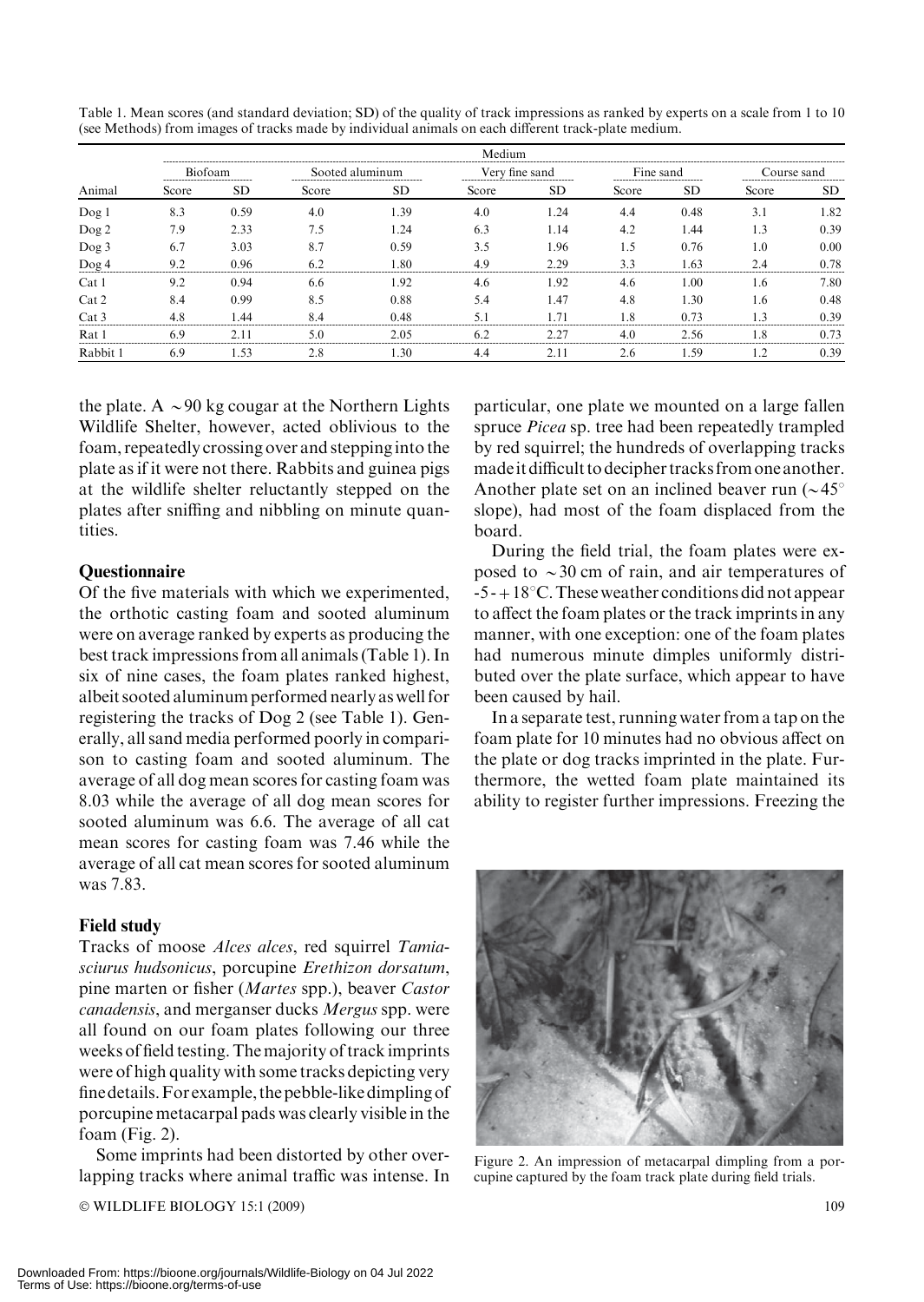imprinted plate in a  $-20^{\circ}$ C freezer had no obvious effect on any of the tracks or the foam itself, or the ability of the foam to register further imprints subsequent to thawing.

## **Discussion**

#### Lab testing and questionnaire responses

Our findings demonstrate that track plates constructed of casting foam generally capture higher quality tracks than either sand or sooted aluminum. Sooted aluminum produced higher quality tracks than sand, and finer sand tended to produce higher quality tracks than coarser sand as reported byBider (1968) and Uresk et al. (2003).

Our survey respondents commented on the ability of the casting foam to register claws and clearly depict all pads and negative spaces between pads (see Fig. 1), features known to be of crucialimportancein track identification (Elbroch 2003). Accurate print shape and metrics are also critical in track analysis because track measurements are often used in identification (Elbroch 2003). Tracks produced using the carbon soot or other two-dimensional methods do not accurately represent an animal's imprint, and therefore must be measured and analyzed with caution (Taylor & Raphael 1988, Elbroch 2003). For this reason, drawings andmeasurementsin standard animal track guidebooks are often unreliable and confusing (Taylor & Raphael 1988). Our respondents indicated that track outlines in sand were ambiguous and appeared enlarged, which agreed with the findings of Uresk et al. (2003). The casting foam, on the other hand, as per its intended use, registers accurately the shape andmetrics of an animal's foot.

Some respondents commented in favour of the three-dimensionality of the casting foam and sand tracks even when viewing two-dimensional images. One respondent stated that he/she could actually visualize the source animal's foot while viewing the tracks in the foam plates. Although not tested here, track casts in three dimensions also allow for easier separation of overlapping tracks (Foresman & Pearson 1998).

Occasionally, foot hair was retained in the foam material, presumably pinched and plucked out by the collapsed foam. Although an unintentional byproduct of using the foam track plates, hair samples left in the foam plates may be of some use in species identification. Overall, the clear, complete, threedimensional and accurate tracks registered in the foam material appear to be superior to track impressions left in both the sand and sooted aluminum plates.

#### Animal responses

Animal wariness to survey devices is an important consideration and researchers should minimize behavioural biases to survey techniques (Gese 2004). Odour is one of the short comings inherent in using some traditional track-plate media (Boonstra & Krebs 1976, Connors et al. 2005). The observed stopping and sniffing of the sooted aluminum by all domestic dogs in our trials indicates that the odour of the acetylene soot was indeed obvious and of interest to these individuals. Our observations indicate that bears and guinea pigs were wary of the foam plates, but the dogs and other animals tested showed no response to the casting foam.

Our results indicate that caution must be taken when using foam plates for detecting natural animal behaviour/movements. Furthermore, our test subjects were either domestic or captive animals, and we did notinvestigate behavioural responsesinwildlife. Therefore, the recommendation by Gompper et al. (2006) to use a secondary independent technique to check for behavioural biases when conducting wildlife surveys is an appropriate next-step in the testing of foam track plates.

#### Field study

Our findings indicate that foam plates withstood inclement weather such as heavy rainfall, hail and freezing temperatures while retaining imprints clearly. Although not tested specifically, it is reasonable to assume based on past researcher experience (Bider 1968, Linhart & Knowlton 1975, Foresman & Pearson 1998, Mowat et al. 1999, Glen & Dickman 2003, Uresk et al. 2003) that sand and sootedplates do not stand up as well as our foam plates to these weather conditions.

Foam plates are susceptible to overvisitation and track distortion due to trampling; this weakness is also common to other media (Foresman & Pearson 1998).Our results alsoindicate thatitisimportant to mount foam plates on alevel surface, because angled plates may result in foam being sloughed off during trampling. Regardless of these limitations, foam plates appear to be more weather-durable than reports of other track-plate media presented in the literature. Even during moderate rain exposure, foam plates did not require rain shelters, thus avoiding the behavioural biases that can be associated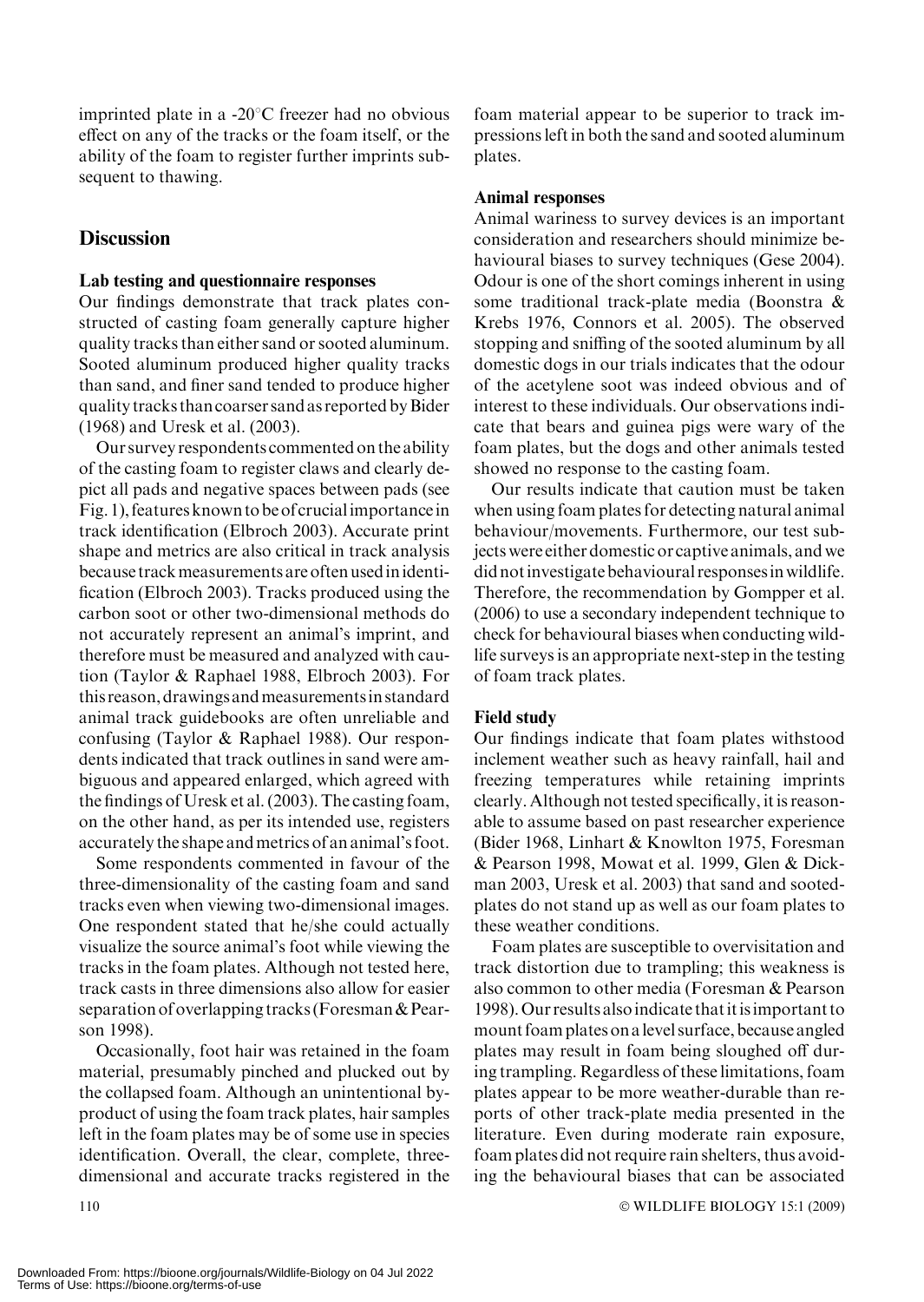with the use of covered media (Foresman & Pearson 1998, Loukmas et al. 2003).

## Conclusions and recommendations

Overall, our plates constructed of casting foam appear to have numerous operational advantages over the other track-plate media tested. Constructing foam plates requires foam, lumber and duct tape. This is not the case for sooted aluminum, which requires specialized and potentially dangerous equipment (Belant 2003, Uresk et al. 2003). Unlike other plates (Connors et al. 2005), foam plates are prepared easily before going into the field. Plates are light weight and easy to transport relative to other media. Track impressions cast in foam can also be archived and later referenced, which is not feasible with most of the other media (Connors et al. 2005).

Plates constructed of casting foam are economical relative to other plate media, e.g. construction of a  $60 \times 90$  cm foam plate, including plywood, is about \$US 3.00; it costs \$US 2.00 to replace the foam. Furthermore, the lack of maintenance required and the lack of a requirement for an expensive rain shelter further lowers operational costs. Our results show that foam plates are suitable for a variety of different-sized animals and captured track impressions from animals as small as guinea pigs (500- 1,000 g) and as large as moose (400-500 kg).

Although more rigorous field testing is recommended, track plates constructed of casting foam are water-proof, can endure a variety of field conditions and appear to be useful for capturing highquality, three-dimensional tracks. As such, we recommend that ecologists begin to use this medium for wildlife monitoring and research, particularly if the researcher desires to obtain high-quality threedimensional tracks and/or monitor activity in rainy environments without the use of rain shelters.

Acknowledgements - we thank the questionnaire participants, Alcan Aluminum (Kitimat, BC), Praxair Welding Supplies (Prince George, British Columbia), Melanie Karjala and the Aleza Lake Research Forest, and Wenbiao Zhang for statistical consultation. We also thank the Prince George Chapter of the SPCA and Angelika and Peter Langen at the Northern Lights Wildlife Shelter in Smithers, British Columbia. Finally, we thank Claude Miaud and an anonymous reviewer for comments on an earlier draft of this paper.

## **References**

- Belant, J.L. 2003: Comparison of 3 tracking media for detecting forest carnivores. - Wildlife Society Bulletin 31: 744-747.
- Bider, J.R. 1968: Animal activity in uncontrolled terrestrial communities as determined by a sand transect technique. - Ecological Monographs 38: 269-308.
- Boonstra, R. & Krebs, C. 1976: The effect of odour on trap response in Micro townsendii. - Journal of Zoology 180: 467-476.
- Brown, L.E. 1969: Field experiments on the movement of Apodemus sylvaticus using trapping and tracking techniques. - Oecologia 2: 198-222.
- Connors, M.J., Schauber, E.M., Forbes, A., Jones, C.G., Goodwin, B.J. & Ostfield, R.S. 2005: Use of track plates to quantify predation risk at small spatial scales. - Journal of Mammalogy 86: 991-996.
- Drennan, J.E., Beier, J.E. & Dodd, N.L. 1998: Use of tracking of tracking stations to index abundance of sciurids. - Journal of Mammalogy 79: 352-359.
- Elbroch, M. 2003: Mammal Tracks & Sign: A Guide to North American Species. - Stackpole Books, Mechanicsburg, PA, 400 pp.
- Engeman, R.M. 2005: Indexing principles and a widely applicable paradigm for indexing animal populations. - Wildlife Research 32: 203-210.
- Foresman, K.R. & Pearson, D.E. 1998: Comparison of proposed survey procedures for detection of forest carnivores. - Journal of Wildlife Management 62: 1217- 1226.
- Gese, E.M. 2004: Survey and Census Techniques for Canids. - USDA National Research Center-Staff Publications, 9 pp.
- Glen, A.S. & Dickman, C.R. 2003: Monitoring bait removal in vertebrate pest control: a comparison using track identification and remote photography. -Wildlife Research 30: 29-33.
- Gompper, M.E., Kays, R.W., Ray, J.C., LaPoint, S.D. & Bogan,D.A. 2006:A Comparison of non-invasive techniques to survey carnivore communities in Northeastern North America. -Wildlife Society Bulletin 34: 1142- 1151.
- Hamm, K.A., Diller, L.V., Klug, R.R. & McDonald, T.L. 2003: Spatial independence of fisher (Martes pennanti) detections at track plates in Northwestern California. - American Midland Naturalist 149: 201-210.
- Justice, K.E. 1961: A new method for measuring home ranges of small mammals. - Journal of Mammalogy 42: 462-470.
- Linhart, S.B. & Knowlton, F.F. 1975: Determining the relative abundance of coyotes by scent station lines. - Wildlife Society Bulletin 3: 119-124.
- Lord, R.D., Vilches, J.I., Maiztegui, J.I. & Soldini, C.A. 1970: The tracking board: a relative census technique

 $\odot$  WILDLIFE BIOLOGY 15:1 (2009) 111